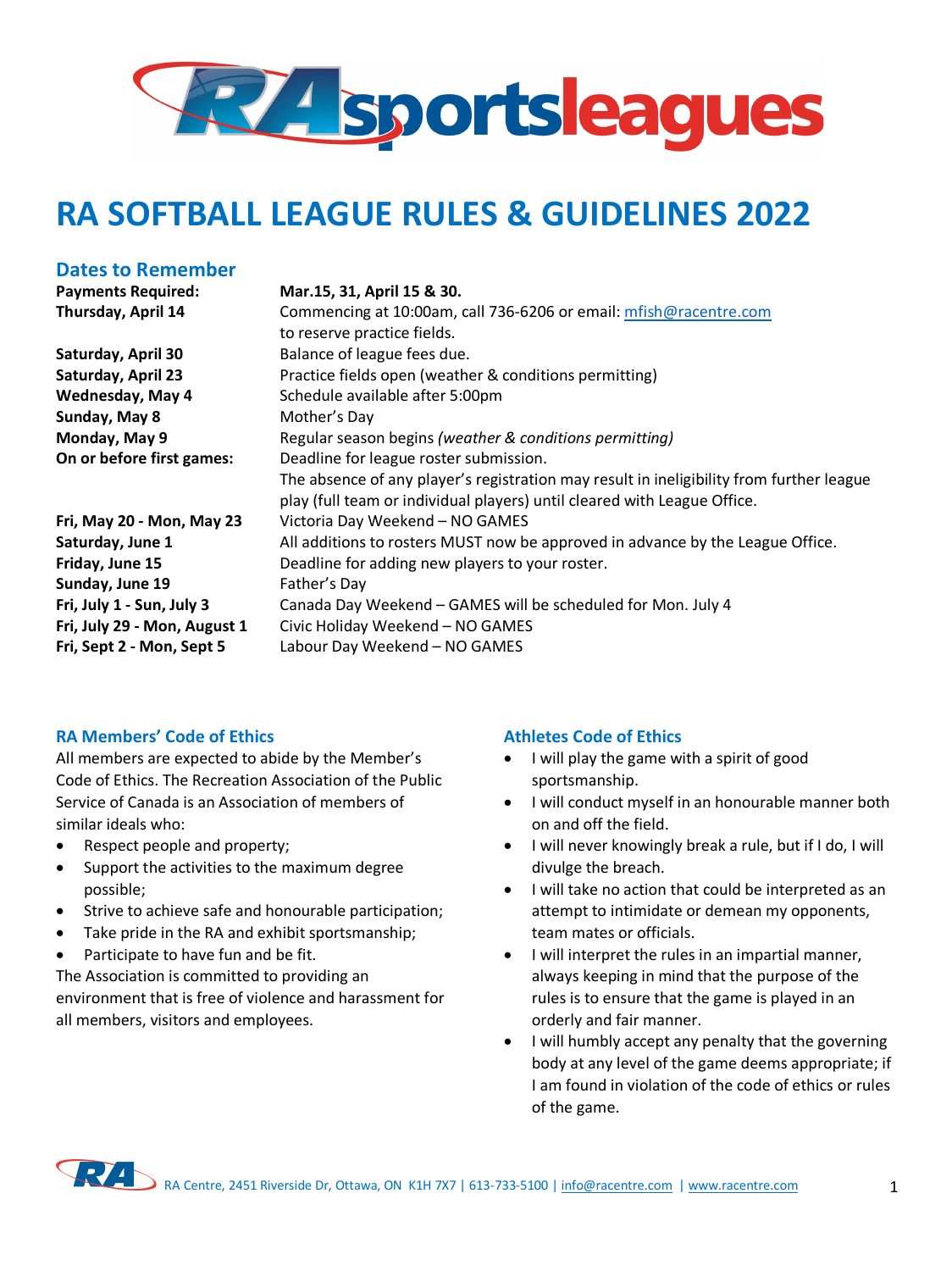

#### **Fair Play**

Fair Play begins with the strict observance of the written rules; however, in most cases, Fair Play involves something more than even unfailing observance of the written rules. The observance of the spirit of the rules whether written or unwritten, is important.

Fair Play results from measuring up to one's own moral standards while engaged in competition.

Fair Play is consistent demonstration of respect for team mates and opponents, whether they are winning or losing.

Fair Play is consistent demonstration of respect for officials, an acceptance of their decisions and a steadfast spirit of collaboration with them.

Sportsmanship behaviour should be demonstrated both on and off the field. This includes modesty in victory and composure in defeat.

#### **Alcohol Consumption**

Drinking alcohol on RA premises is prohibited in non-licensed area. eg. Ball diamonds, dugouts, parking lots, etc. Please refer to League Rule 7.6.

#### *Smoking and Tobacco on RA Properties Policy*

The RA Centre is smoke free. Tobacco and smoking products of any kind will not be permitted to be used inside RA facilities or on RA properties at any time. Those who choose to use tobacco products must do so at a location off RA properties.

#### **Parking**

Please park in either the East or West parking lot while at the RA Centre. The RA has no agreement with Billings Bridge parking. If you park at Billings Bridge, you do so at your own risk of being ticketed or towed.

# **Softball League Rules & Guidelines**

The Slo-Pitch Divisions and 3-Pitch Division will be governed by these Rules & Guidelines as well as the House Rules & Guidelines (pages 8-11).

#### 1 & 2. Administration

- 1.1 All interpretation and application of the Rules & Guidelines is the responsibility of the RA League Management. (Spirit and intent.)
- 1.2 These rules & guidelines establish administrative and operational conduct of the RA Softball League and shall supersede any of those in the Softball Canada rule book *(see rule 11.2)*.
- 1.3 The RA League Management reserves the right to implement judgements and decisions relative to the Softball Program which are not covered in the League Rules & Guidelines or House Rules. The RA encourages and promotes Member participation within the guidelines of the rules and their intent.
- 1.4 The RA makes a fair attempt to balance all divisions. RA League Management reserves the right to modify its playoff format, and re-align teams for the purposes of the Regular season and/or Playoffs. Teams may be moved up or down in order to attain stronger parity.

2 The rules of play shall be those as outlined in the current edition of the Softball Canada Rule Book and Slo-Pitch Ontario Association Handbook. Teams are encouraged to have a copy available for download online at www.racentre.com/softball.

#### 3 Playing Personnel

- 3.1 All players must be registered members of the League.
- 3.2 All players must be eighteen (18) years of age as of December 31 of the current year. Exceptions may be considered by the RA League Management.
- 3.3 All players must be registered on or before the 1st game of the current playing year. Register on-line at www.racentre.com/ra-sportsleagues-registration *(See rule 4.7 re. Spares.)*
- 3.4 Teams using ineligible players will automatically lose, without right of appeal, two points in the standings for any game in which an ineligible player has appeared, and the scoring records of this team will be stricken from league records; (With the exception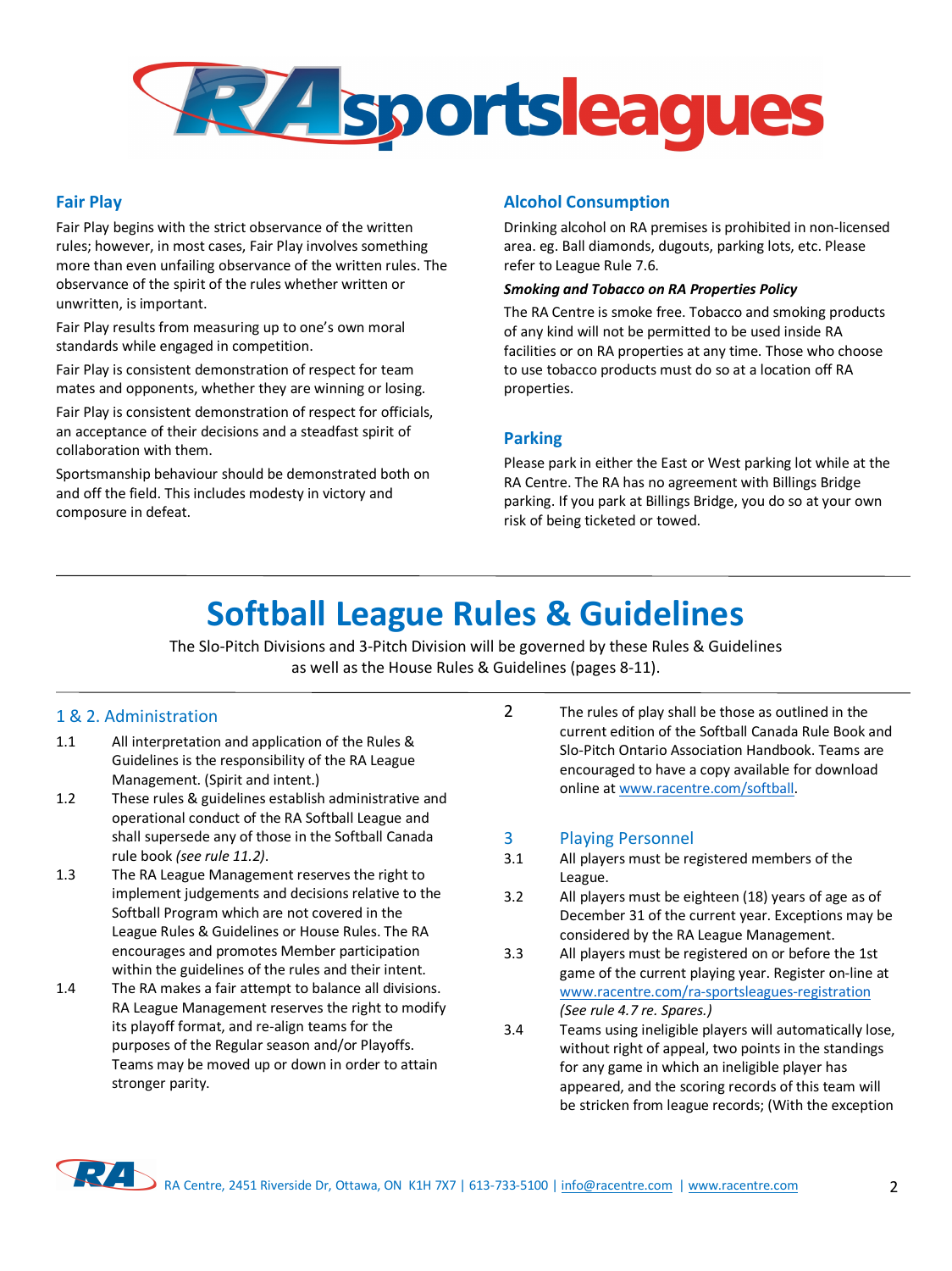

of any disciplinary action required.) If the game is a Playoff game, the offending team will lose the game.

- 3.5 The RA requires that any player who is pregnant gain approval from their physician to play in the league, before they participate. The player is obligated to provide a certificate of consent from their medical doctor to the RA League Management prior to the player's participation.
- 3.6 Players cannot play for two or more teams within the same division *(House Rule 1.f the exception)*.
- 3.7 Players cannot play down a level(s), eg. A to B, to C, etc. within a designated colour code. RA League Management reserves the right to determine player eligibility.

#### 4 Player/Team Registration

4.1 Official roster, containing the names, addresses and phone numbers of all players (full time or designated spares), MUST be completed on-line at www.racentre.com/ra-sportsleagues-registration before the FIRST LEAGUE GAME. LATE roster submissions are subject to a loss of two points for every game that it is late. Team Managers should notify all players who are being released at least 7 days in advance of this date to permit such players to try out for another team. **Players must register online via the following link:** 

**www.racentre.com/ra-sportsleagues-registration** This is a requirement in order for the RA to secure Player Informed Consent. Players who do not complete this registration process may be considered ineligible.

As well, those players who fail to register on-line will receive no consideration regarding RA membership status, or player eligibility status. Team managers are responsible to ensure their players have registered online with the RA.

- 4.2 Teams may sign a total of 25 players of which a maximum of only 12 may dress per game.
- 4.3 New players signed as of June 1st must be approved by the RA League Management prior to joining the team. Teams may sign new players up to June 15 of the current playing year.
- 4.4 Players who cannot play for the balance of the season may be replaced on a one to one basis subject to approval by the RA League Management. No team will be allowed to bring on a replacement player with four (4) or less games remaining in the regular season. Injuries should be reported to the

League ASAP. The League reserves the right to determine eligibility status.

4.5 Any team who does not have the required number of players registered, in order to meet RA League Guidelines, risk forfeiture of any/all games, eg loss of any points accumulated throughout the season. Teams whose players have failed to register online with the RA will have those players deemed ineligible for playoff participation. Teams risk forfeiture of any/all games, including playoffs.

- 4.6 Any team who does not comply to the payment schedule may be subject to suspension for the balance of the season.
- 4.7 'Spares' *(see rule 8.1)*
- 4.8 Jewellery judged by the game official/umpire(s) as a minimal risk to a player or players' safety may be allowed to be worn and/or visible. **Umpire's judgement will be final.**

NOTE: It is strongly recommended that jewellery not be worn in any play. If worn, each player is solely responsible for any injury/damage that may be caused by this jewellery. The umpire may have any player remove any jewellery or equipment that he/she deems dangerous.

### 5 Pre-Season Manager's Meeting

- 5.1 Prior to the start of the playing season, a general meeting of all team representatives may be called at the discretion of the League Management.
- 5.2 Each year, managers are welcome to present suggested changes to the League Guidelines. RA League Management has the responsibility to consider all suggestions and report to team managers prior to the start of the regular season any amended changes.

#### 6 Game Procedures

**SLO-PITCH and 3-PITCH DIVISIONS REFER TO RESPECTIVE LEAGUE "HOUSE RULES"** *GAME CANCELLATIONS: No news is good news!*  Only games that are cancelled will be posted. If there are no updates, all games are as scheduled

6.1 RESCHEDULING GAMES – The RA discourages the rescheduling of games, see 7.3 Team Responsibilities. Teams wishing to reschedule or change games for a very legitimate reason must notify the divisional commissioner or League Management who will in turn make an effort to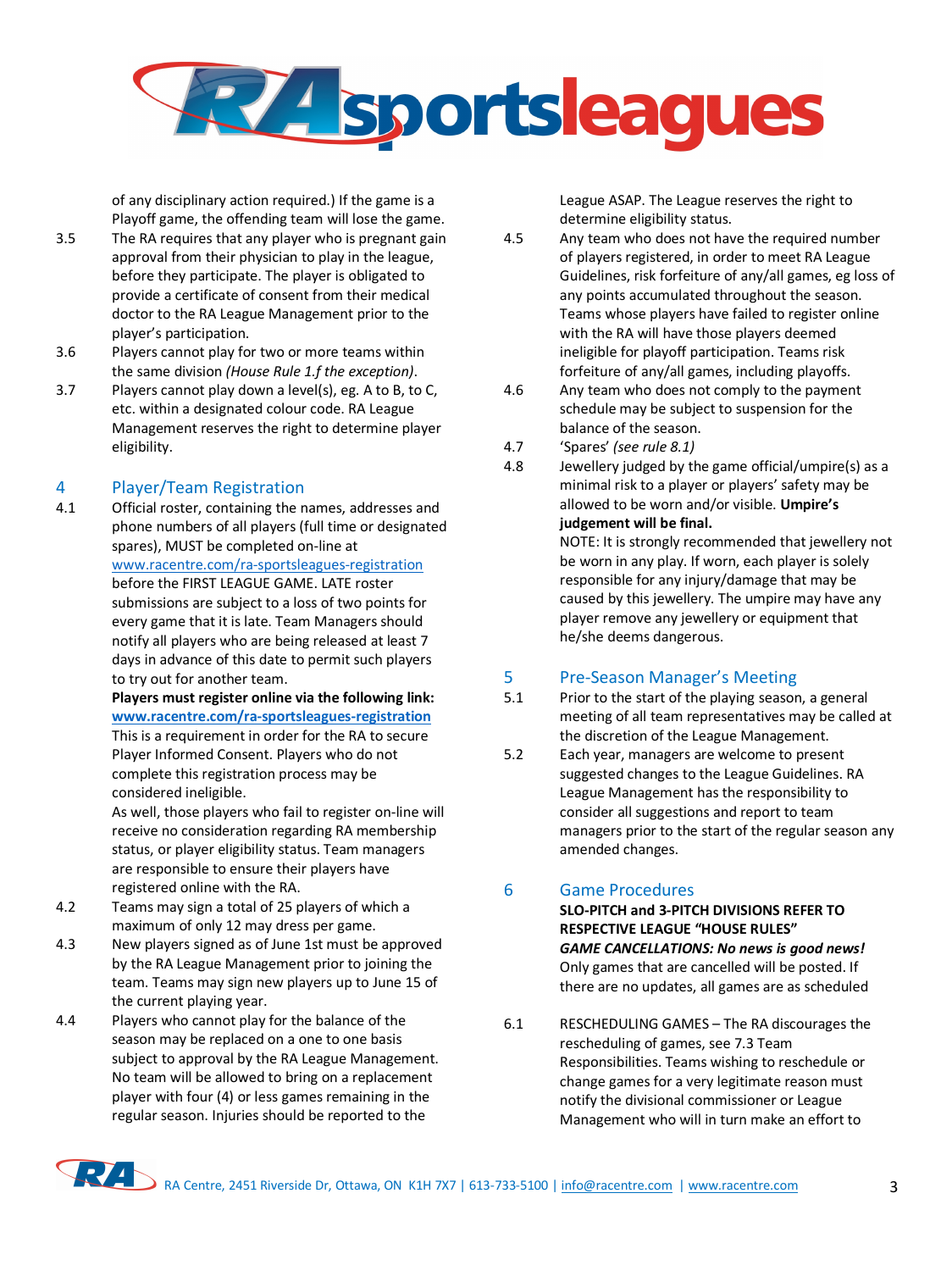

contact the appropriate teams involved in the switch. Where the division does not have a divisional commissioner, the team(s) wanting the game changed shall be responsible to make the necessary calls to see if a change is possible. All changes to the schedule must be cleared through the League Management 48 hours, prior to the affected game. If a game is going to be changed, the following responsibilities fall on the team looking to make the change:

- a they must contact the opposing team for their consent. Consent is not obligatory.
- b If it is a 'middle' game change, the team requesting the change must fill in the vacant time to prevent a hole in the schedule. If this is not possible, the game will be forfeited outright. (Due to contractual obligations, the RA must pay for umpire(s) in circumstances where there is the gap between the early and late games).
- c Regardless if a team agrees to change, should the League not be able to replay the rescheduled game for whatever reason(s), the team originally requesting the change will be assessed the forfeit. (Forfeit scores are 7 - 0).
- d Game changes should be looked upon as a last resort.
- 6.2 Although regular game procedures (under Softball Canada guidelines) allow for 10 players on the field at one time, teams shall be allowed to commence, or finish a game (injury only) with a minimum of 8 players. *(See House Rules #2.)* The 15-minute grace period as outlined in 6.2 below, shall now apply when a team has only 7 players at the scheduled start time. If both teams have 8 players apiece, the game shall commence as per scheduled time.
- 6.3 The RA does not require teams to wear uniforms. The wearing of jeans or shorts is discouraged, however, as an association whose leagues are based on a philosophy of participation, there is no rule to forbid the wearing of these articles of clothing.
- 6.4 All games will begin at the scheduled start time. Teams will be allowed a 15-minute grace beginning at the scheduled time of the game. The 75-minute time limit for Slo-Pitch and 3-Pitch will begin at the scheduled time of the game unless the start time is delayed beyond the control of the teams, (eg. unfit diamond, no lighting, officials late, previous game running late, etc.). In such cases the 75-minute time limit will begin at the completion of the pre-game

meeting at home plate. The fifteen-minute grace period is from the start of the scheduled game time ie. 6:30, 7:45 etc. and NOT from the time the last game finished and the next game would start.

- 6.5 No new inning will start after 74 minutes, provided the games started on time. This is to be adjusted if a game is started late due to uncontrollable circumstances. **Note: It is recommended that the team representatives synchronize their watches with the umpires, and formally acknowledge the "start time" & "no new inning shall commence after" \_\_\_\_\_\_ time, especially when a game is started late.** *(Record start time on score sheet.)*
- 6.6 Any team who cannot field the required number of players after the 15-minute grace period will lose the game by default.
- 6.7 Game is complete if 7 innings have been played; (6 1/2 innings if Home team leading.) *(See rule 8.4)*  Games called due to rain, lightning, etc. shall be considered complete if 4 or more innings have been played; 3 1/2 if Home team is leading. \*Under exceptional circumstances, a game may be considered complete regardless of the number of innings completed.
- 6.8 Forfeits: Teams defaulting or forfeiting three regular season games will not be allowed to participate in the playoffs and will be subject to suspension for the balance of the season. The team which defaults or forfeits will not receive credit for games played for its players regardless of who may have shown up. \*The winning team through default will be credited with a game played for its players. \*Spares excepted.
- 6.9 Batting order: If a team loses track of what batter is due up in the order, they will be issued an automatic out, and the last female batter out shall proceed to immediately bat.
	- 6.9.1 Honour rule: If an umpire is not present, teams may agree to play and count the game as legitimate.

#### 7 Team Responsibilities

7.1 The home team (right-hand side of schedule) is required to pick-up and sign-out the game ball at the East Member Services Desk before each game. The home team is also required to provide a back-up ball in reasonable condition. The umpire's judgement will determine if the back-up ball is fit for the game.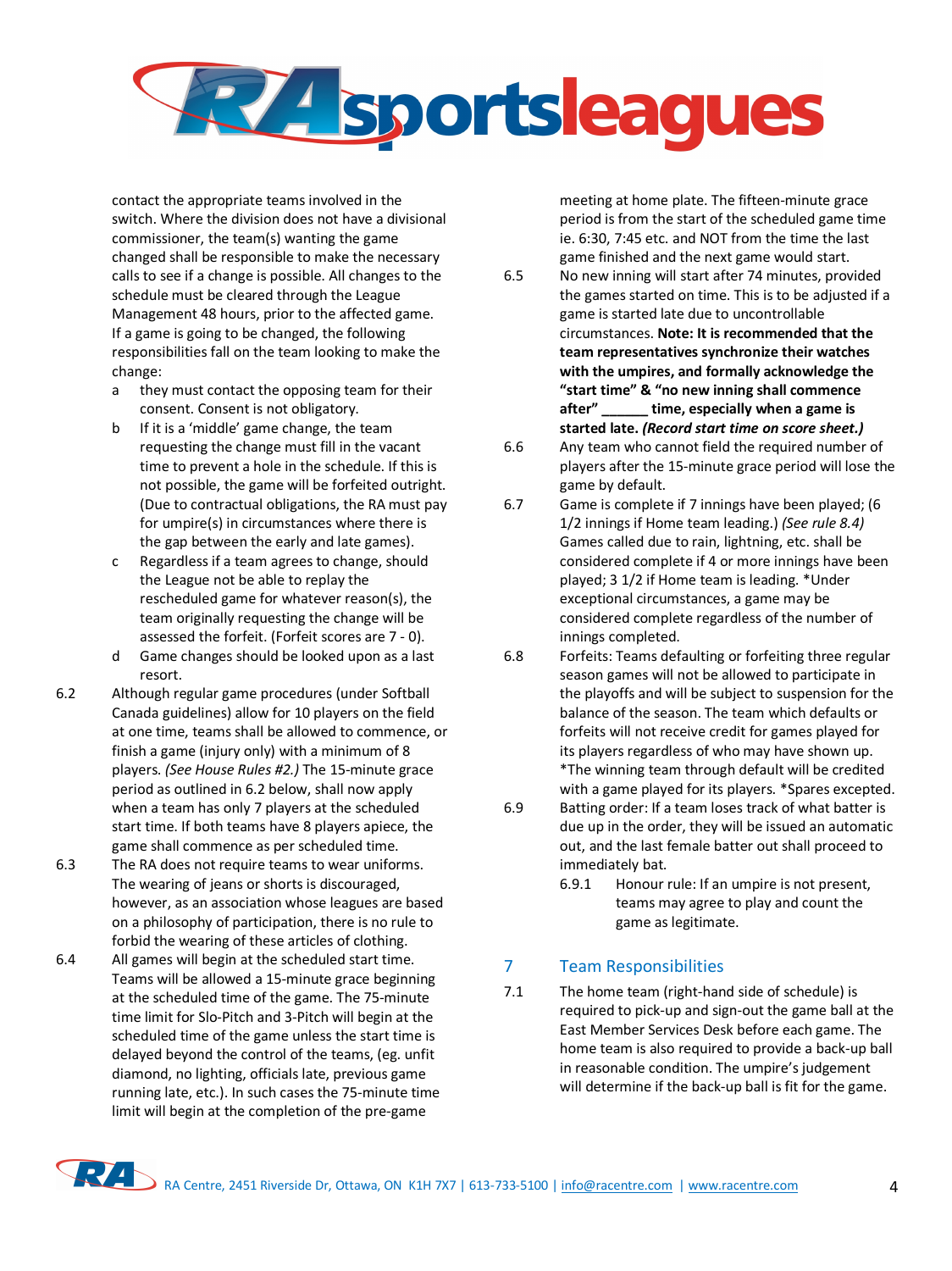

- 7.2 Slo-Pitch, 3-Pitch: **ALL** teams must hand-in score sheet from each game. The score sheet must include both teams' names, division, date, field number, first and last names of the players, the score clearly indicated, the umpire's signature and any protest or game reports.
	- 7.2.1 Teams should confer on score after each 1/2 inning and resolve any discrepancy prior to resuming play. If no agreement is reached and different scores are claimed, the league may issue automatic forfeit losses to both teams.
	- 7.2.2 The league will not 'chase' teams to hand in their score sheets. However, if game sheets are required in order to determine how many games a player has played, only those sheets the league has on record, will be used to credit a player.
- 7.3 As a general rule, the League does not reschedule games. All game change requests must be submitted to the RA League Management in writing 48 hours prior to the change. All agreed upon game changes MUST be approved by RA League Management prior to their occurrence.
- 7.4 Metal cleats are not permitted in any Slo-Pitch Division, 3-Pitch Division(s). Metal pitching toes are O.K. in any division.
- 7.5 Teams are responsible to track the number of games played for their players. The RA will levy a \$50 administration fee if requested to verify player eligibility; an additional \$20 per extra player request.
- 7.6 Drinking alcohol is forbidden in all unlicensed areas of RA property. eg. parking lots, dugouts, fields etc. Teams risk suspension and or expulsion if caught in violation.

1st Report: Team warning.

2nd Report: One (1) game suspension to team manager(s) and a loss of 2 points in the standings. 3rd Report: The team is suspended from the League.

- 7.7 As of January 1, 2016, the RA property is smoke free. Tobacco and smoking products of any kind are not permitted to be used inside RA facilities or on RA properties at any time.
- 7.8 Team representatives are responsible to ensure their players are aware and knowledgeable of all RA League rules and guidelines.

7.9 The League strongly recommends that players wear protective gear, eg. helmets and facial mask for pitchers.

## 8 Playoffs

**The League reserves the right to modify its playoff formats.**

- 8.1 Players must participate in one-quarter of the scheduled regular season games to be eligible for the playoffs, 3 games. Participate means to assume a defensive position for a full inning and have a minimum one at bat. Proven injuries will be dealt with by the League Management at which time the eligibility rule may be waived.
- 8.2 Unless otherwise determined by RA League Management; the number of teams making the playoffs in each division is as follows: divisions with eight (8) or nine (9) teams or more will have six (6) teams qualifying for the playoffs; divisions with six (6) or seven (7) teams will have four (4) teams qualifying for the playoffs. Divisions with less than six (6) teams will have three (3) teams in the playoffs,
- 8.3 The playoff format will be as follows:
	- 8.3.1 **Six team playoff**

quarter final: 6th vs 1st, 5th vs 2nd, 4th vs 3<sup>rd</sup>. Highest placed team surviving quarterfinal round will get a bye into the finals. semi-final: will include two other lowest placed teams surviving quarter-final round.

8.3.2 **Four team playoff** 

semi-final: 4th vs 1st, 3rd vs 2nd

8.3.3 **Three team playoff**  semi-final: 3rd vs 2nd

final: semi-final winner vs 1st All playoff games shall consist of seven (7) innings. In the event of a tie after 7 innings, the international tie-breaker rule will take effect as of the 8th inning.

- 8.3.4 The RA reserves the right to amend Playoff formats.
- 8.4 Ties for Final standings will be broken in the following manner:
	- 1) most wins;
	- 2) least losses;
	- 3) most ties;
	- 4) record between tied teams; b. RF/RA differential in game(s) played between tied teams

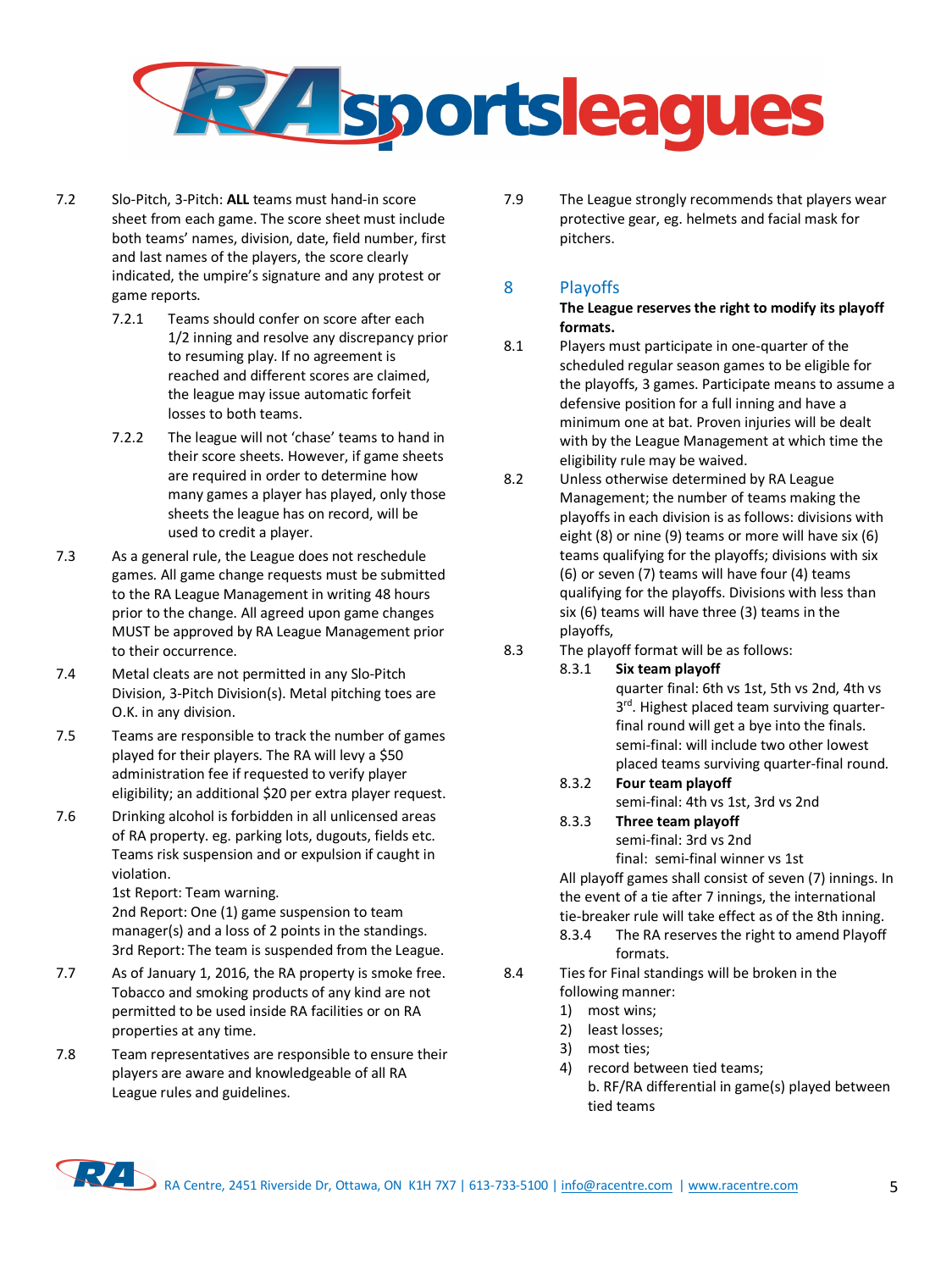

- 5) record vs 1st place team; including RF/RA differential. In a case of a three (or more) way tie, where #5 eliminates one team, revert back to 8.4.1.
- 6) RF/RA differential. RF/RA accumulated in another division will be averaged out based on current division RF/RA per game average. *\*No allowance for additional playing time will be given should the home team be winning at the expiration of allotted time, or has taken the lead in the last inning, and/or 7 innings have been played.*
- 7) winner of 1 game, sudden-death tiebreaker.
- 8.5 All teams are encouraged to have a copy of their roster available at each game. In the case of any disputes, the RA registration list (based on individual player registration *http://www.racentre.com/rasportsleagues-registration)* will be the official version.

If requested, any/all players must provide valid photo identifications (I.D.) in order to verify their claim to be on the roster and participate in a Playoff game. If a player is unable to do this, the game may be placed under protest per Bylaw 10.

The team protesting should note the description of any player they have concerns about and record as much information about the player(s) as possible, eg physical appearance, what position they were playing, what they were wearing, name, if you can get it, etc. You can ask the game umpire to verify the information.

If you believe the person is ineligible, you may inform the umpire that you are putting the game under protest, per league rules, 10. Protests, and follow the guidelines of those protest rules. Please know that even if the game is played under protest, the game will continue to be played as normal, and the protest will be reviewed later.

- 8.6 Playoff mercy rule for divisions; No Mercy Rule. \*See House Rule for any specific League differences.
- 8.7 All players must have a valid piece of identification on them at all games, and must produce ID if requested by the opposing team manager and/or umpire. Failure to produce a valid ID may result in the game being played under protest.

#### 9 Rainouts

The RA attempts to reschedule rainout games. Due to weather and/or other scheduling considerations, games may not rescheduled. No reimbursements for non-rescheduled games will be provided.

RA League Management is responsible to determine if games will be played up to 4:30 pm on game days. After that time, Umpires are responsible for the decision to play o not. All efforts will be made to update social media ASAP. Players are asked to check twitter Twitter: @RASportsLeagues or Facebook: /RACentreOttawa.

Rained out games are generally tacked on at the end of the regular season. It is not always possible to play them at the times they were originally scheduled. It may also be necessary to play doubleheaders to make up the rainouts and/or play on alternate nights than normal.

#### 10 Protests

- 10.1 Per Softball Canada rule book. If the team(s) fails to protest with the umpire(s) prior to the next pitch the League will NOT accept the protest(s) for review.
- 10.2 All protests and appeals must be submitted verbally or in writing by noon the next business day, and in writing to RA League Management within 24 hours of the incident and must be accompanied by a \$100.00 deposit which will be refunded should the protest appeal be upheld. If the protest deals with player eligibility, then the \$50.00 deposit will cover the protest of one player. Any additional player eligibility protest must be accompanied by an extra \$20.00 per player being protested. The protest will be adjudicated by RA League Management. Protests of judgement calls will not be permitted. A written reply of the decision of the protest appeal will be made within one week of the submission. *(See Bylaw 1.1, 1.2 and 1.3; Team Responsibilities 7.5.)*
- 10.3 In the event a protest review or decision cannot be made prior to the next League/Playoff game, RA League Management reserves the right to determine the playing status of any individual who may be involved in a protest.

#### 11 Suspensions

11.1 Team personnel who conduct themselves in an unsportsmanlike manner on or off the field / while on RA premises shall be subject to disciplinary action by RA League Management. Teams discovered

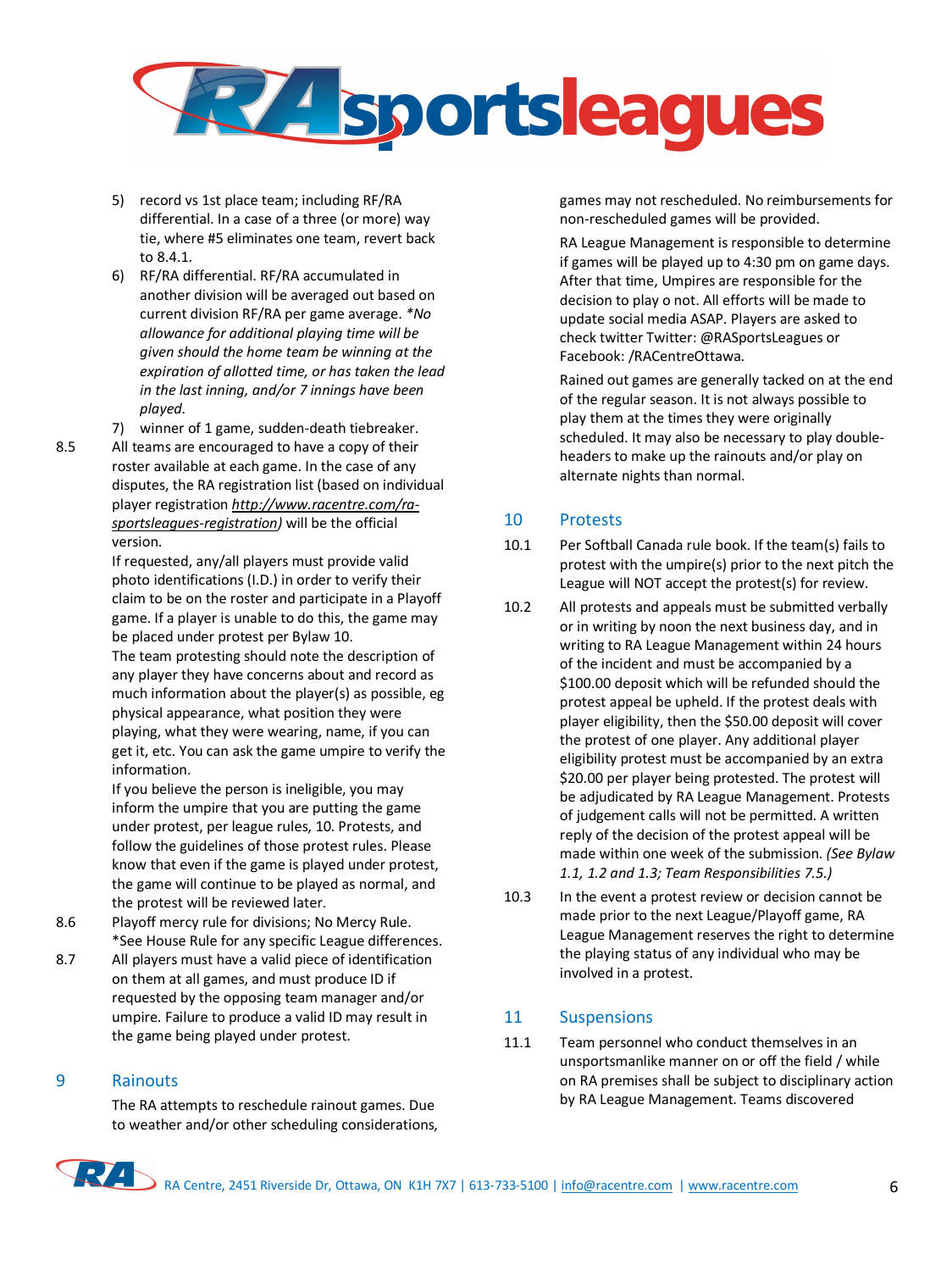

utilizing suspended / ineligible players shall be issued an automatic forfeit.

- 11.2 The RA Softball League Disciplinary Guidelines shall be used when disciplinary action is warranted. In an effort to standardize the disciplinary judgements made by RA League Management, the following guidelines will be used. RA League Management reserves the right to deviate from these guidelines should the severity of an incident, or circumstances, warrant.
	- 11.2.1 Any incident which results in an ejection from a game should be noted on the score sheet(s) and reported to the League Management.

All ejections brought to the League's attention will be reviewed to determine if any further disciplinary action is required. The game official(s) should advise the RA League Management by noon the following day of all incidents that may require further action. A written description of the incident should be forwarded to the League Management: (e) mfish@racentre.com

within 24 hours of the game.

Team representatives should also submit to RA League Management (within 24 hours), a written account of any incident that takes place in any of their games.

Team representatives are encouraged to record game ejections on their scoresheet and submit same to RA League Management regardless if the game official fails to do so.

- 11.2.2 RA League Management has the right to suspend any League participant during the season for their actions while on RA premises.
- 11.2.3 Any League participant who is ejected from a league game shall be subject to further disciplinary action.

Any League participant who is ejected and or suspended twice in one season will automatically receive an additional one game suspension above the value of any subsequent, or second, suspension. Any League participant who is ejected and or suspended three times in one season will be suspended from the League for the balance of the season, and may be subject to indefinite League suspension.

- 11.2.4 Any League participant who verbally abuses an umpire, another participant, spectator, or League Official will receive a minimum two games suspension. Abuse can be defined as using profane or vulgar language; derogatory, inappropriate words or obscene gestures; intimidation, etc. Depending on the severity of the incident, further suspension or expulsion from the League may occur.
- 11.2.5 An immediate and indefinite suspension of all league privileges shall be levied to any League participant who physically abuses/ contacts/ or threatens to physically abuse an umpire, another participant, spectator, or League Official. Depending on the severity of the incident, the length of suspension will range from three (3) games to indefinite expulsion from the League.
- 11.2.6 RA League Management reserves the right to add or delete from the above guidelines.
- 11.2.7 In the event the identity of the offending party is unable to be determined, the League may issue a suspension to the team representative(s) in lieu of.

### 12 Social Media

RA Sports Leagues participants are encouraged to share, discuss and promote their affiliation with the RA through social media. Players are reminded that as an active participant in the RA community they have agreed to the principles of the Members' Code of Ethics located herein.

Should a player/participant use social media to defame, verbally assault, embarrass, post vulgar or harassing remarks regarding RA members, employees, volunteers or property, the member would be considered contravening the aforementioned code of conduct, and appropriate disciplinary action will be taken, including the possibility of legal action.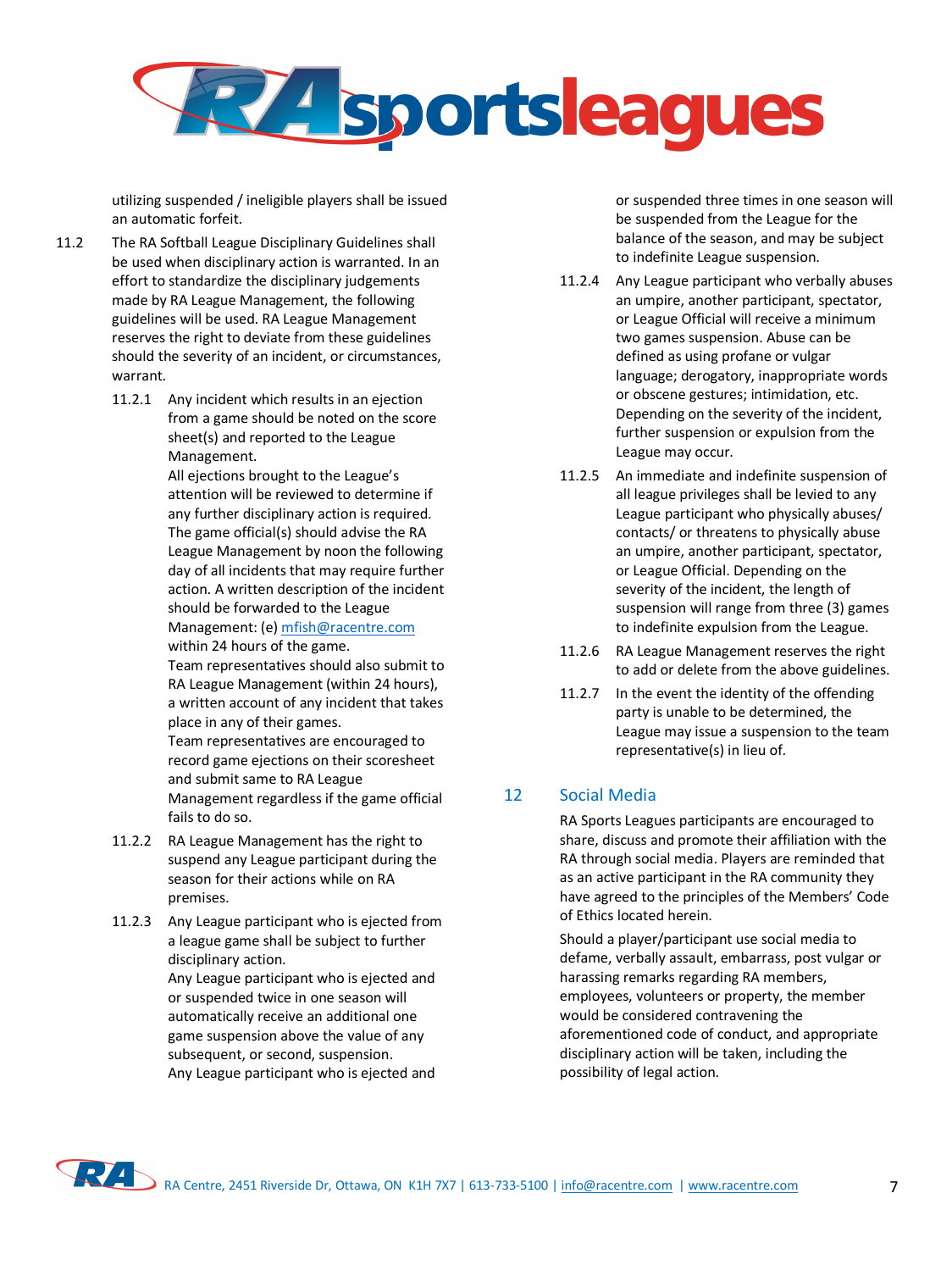

## **House Rules & Guidelines**

*The following are in addition to the RA Softball League Rules & Guidelines.*

## **Coed Slo-Pitch League**

*1 game a week • 12 regular season games* 

1. **Slo-Pitch Divisions**:

| Mondays:    | Division A to Division D;  |
|-------------|----------------------------|
| Tuesdays:   | Division A to Division D;  |
| Wednesdays: | Division A to Division D;  |
| Thursdays:  | Division A and Division B; |
| Fridays:    | Division A and Division B; |
| Sundays:    | Division A to Division D   |

**Game Times**: (*Subject to change.)* 

| Mondays to Thursdays: | 6:00pm; 6:30pm; 7:15pm; 7:45pm; |
|-----------------------|---------------------------------|
|                       | 8:30pm; 9:00pm; 9:45pm;         |
| Fridays:              | 6:30pm, 7:45pm and 9:00pm;      |
| Sundays:              | 5:30pm, 6:45pm and 8:00pm       |
|                       |                                 |

**Pitching Style**: Pitching style is underhand and the pitch must have a 6 to 12-foot arc. An additional black mat is part of the home plate. 12" ball is used.

- 1 a) Minimum number of players to avoid a "Forfeit" is 8, [no more than 5 males, and no less than 3 females.] 9th spot in batting order is automatic out if only 8 players are present to play/bat defensively.
	- b) Maximum # of players on the field at any one time is 10.
- c) The maximum and minimum # of males and females allowed on the field at one time is as follows: maximum # of males =  $6$ ; minimum # of males 3; minimum # of females = 3
- d) If a team commences the game with less than the MAXIMUM allowable players (8 or 9), and a player or players arrive late, the insertion of the player(s) should be as follows:

Offensively the player would be inserted at the bottom of the batting order. The insertion of a defensive player cannot take place in the middle of an opposing players at bat. The game shall not be interrupted for a late player to be inserted into the line up or onto the field.

- e) Be aware that in the event a team shows up to play with eight (8) players defensively, the ninth (9th) position is an automatic out and the tenth (10th) spot is not. If you have nine (9) players defensively, the tenth (10th) spot is not an out. If both teams have at least eight (8) players apiece the game shall commence as scheduled. *(See RA By-law 6.1)*
- f) Teams may "lend" players to the opposition to validate a game. The opposition is NOT obligated to accept the loaned player(s), however if they do the game result shall stand. The "borrowing" of players from other teams not involved in your game is NOT allowed.
- g) If for any reason (eg. ejection, injury), a team reduces to 7 players, then that team will automatically forfeit the game.
- h) If a team has 4 females capable of playing, they must all play defense simultaneously. Teams cannot hold a female / player off the field in order to play with only 3 females / 9 players.
- 2. The batting order shall alternate male, female, or female, male etc. At no time can two of the same gender bat back to back.
- 3. Everyone on game roster sheet must bat in regular order. They must also play in a defensive position a minimum of once in the game, (3 outs per side), in order to claim eligibility. (*See League Bylaw 1.3.)* Cannot circumvent Rule 1.h. Teams cannot purposely sit a player in order to play with only 9 defensively.
- 4. If a batter is walked on four straight balls, WITH NO STRIKES, they shall advance to 2nd base automatically. Batter must touch first base before continuing to second base. The following batter shall have the option of batting or accepting a walk.
- 5. The double base will be used. Batters must touch the orange side of the base in "Foul Territory", unless there is no play at first. The defensive player must touch the white side of the base in "Fair Territory" at ALL times.
- 6. An additional portion will be added to home plate. If a ball hits any part of this addition, it will be considered a strike. If the ball hits the regular home plate (white portion), it will be called a strike.

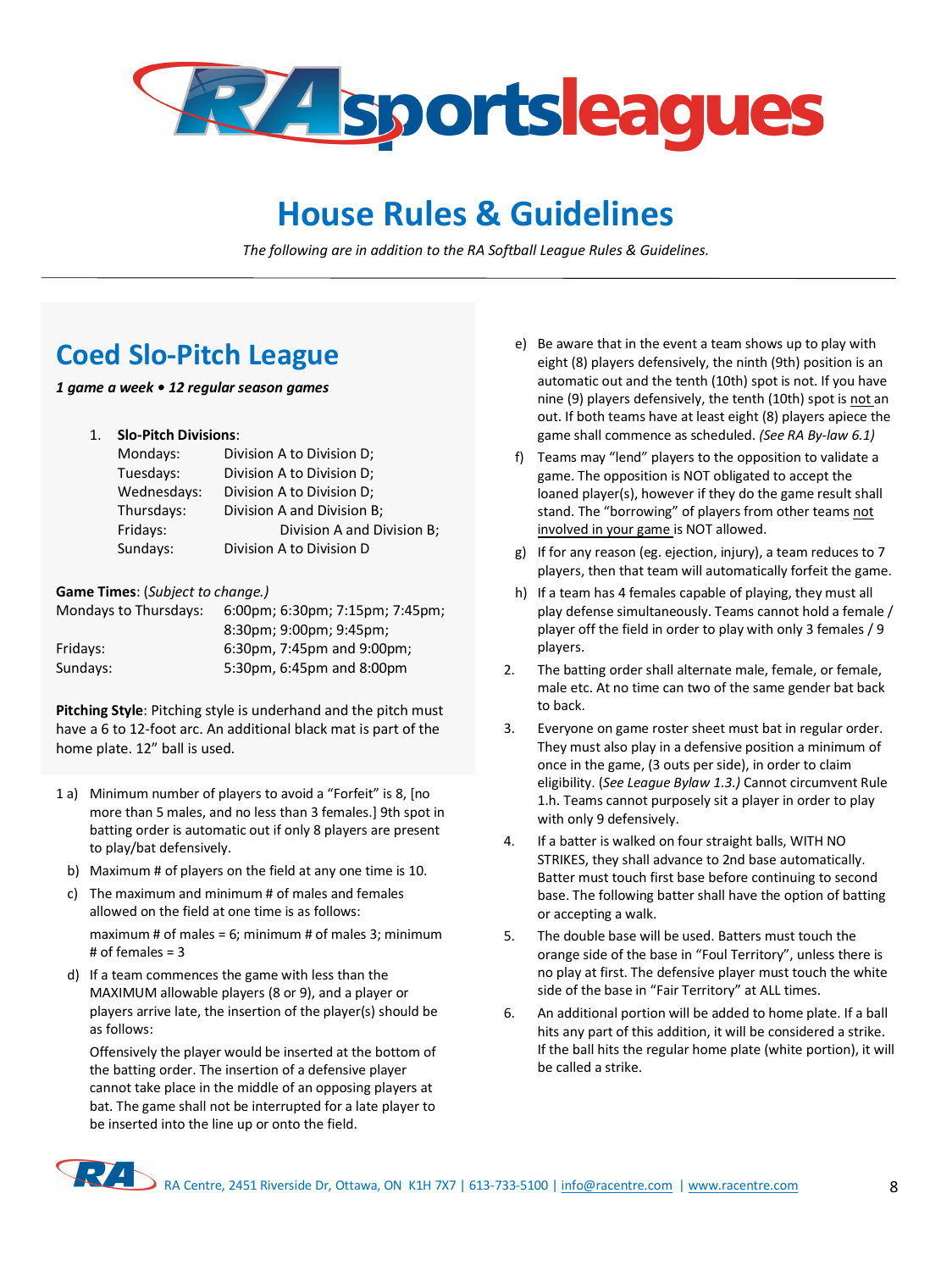

- 7. A force play at home plate shall follow these guidelines:
	- The catcher must be on the white part of the plate only.
	- The base runner cannot touch either the white or the black portion of the plate. If they do, they are OUT.
	- The base runner should make every effort to stay far enough from home plate and the catcher to avoid collisions.
- 8. A 20 foot "COMMITMENT LINE" will be used on the third base line. Once a runner crosses this line they are committed to continue to home plate - they cannot turn back and return to third. The play at home shall be a force play with the following exception:

If the throw to home is well off the plate (along the third base line side) and the catcher cannot return safely to the plate without causing a collision, the catcher may tag the runner out. The umpire has authority to make discretionary call. Every effort should be made to use the plate and the force play at home, **not** the tag play.

NOTE: If the throw to home is up the first base line the catcher must return to home plate for the force play.

**The purpose of using a commitment line and a force play at home whenever possible is to maintain safe play and avoid collisions & injuries. AVOID THE TAG PLAY.**

- 9. Base stealing is NOT allowed. Anticipation step IS ALLOWED.
- 10. The pitching distance shall remain at 46 feet, or at the discretion of the facility operators based on the diamond dimensions, rather than the 50 feet that is now the standard distance as per Slo-Pitch Ontario rules. Pitchers may pitch from the white rubber, or back 10 feet from the rubber. Pitchers must be on a 'designated straight line' to the home plate. 'Designated straight line' will ultimately be determined by the umpire, and the Umpire's judgment will be final. If the Batter hits the pitcher, batter is out. Runners do not advance. The umpire's judgement will be final.

#### 11. **HOME RUN RULE**

Only 1 (one) Home run per team per inning shall be allowed. All other balls hit over the fence in fair territory will be automatic OUTS. The runners will NOT advance. The play is dead.

NOTE: For the purpose of this rule, a home run shall be any ball hit over the outfield fence in fair territory. If it is tipped by a defensive player's glove or body on the way over the fence, it will be four base award and not count against the

home run rule. Teams may choose the "Walk off" option on a homerun. The maximum home runs per inning will still be, one (1).

A ball that makes contact first with the field and then bounces/clears the fence shall be declared a ground rule double. The League reserves the right to re-institute the Designated home-run hitter rule if deemed necessary.

- 12. **COURTESY RUNNER RULE** A maximum of three courtesy runners per team shall be allowed per game. The courtesy runner must be of the same gender as the batter-base runner that they are running for, and should be the last out or the player of the same gender preceding them in the batting order who is not on base themselves. Once the batter has made it safely to base, 'time' may be called and the courtesy runner can be inserted. If the courtesy runner is on base & their at-bat comes due, it shall be an out unless another courtesy runner is available to be inserted.
- 13. Metal cleats are NOT allowed in any division.
- 14. It is strongly recommended that batting helmets be worn by both batters and batter base runners.
- 15. Any number of defensive players can play within the "infield" if they so choose.
- 16. **ALL teams will be responsible for handing in their scoresheets after every game.**
- 17. The time limit of games is: 75 minutes. Synchronize your watches with the Umpire at the home plate meeting.
	- I) A new inning can be started up to the 74th minute of your game.
	- II) If the umpire calls "last inning" and that inning finishes and there is still time left on the clock, the umpire should start a new inning providing less than 7 innings have been played. However, a maximum of 7 runs per inning comes back into effect.
- 18. Mercy rule *(See page 11 rule 14.)*
- 19. Sliding is allowed but reasonable caution should be used.
- 20. Rainouts RA League Management is responsible to determine if games will be played up to 4:30 pm on game days. After that time the Umpires are responsible for that decision. All efforts will be made to update social media ASAP. Players are asked to check twitter Twitter: @RASportsLeagues or Facebook: /RACentreOttawa. All efforts will be made to update social media ASAP. Players are asked to check twitter Twitter: @RASportsLeagues or Facebook: /RACentreOttawa. *(See Softball League By-Laws rule #9.)*
- 21. **PLAYOFFS** A player must have played in 3 regular season games to be eligible for Playoff participation. Players eligibility rules (*see bylaw 8.1)*.

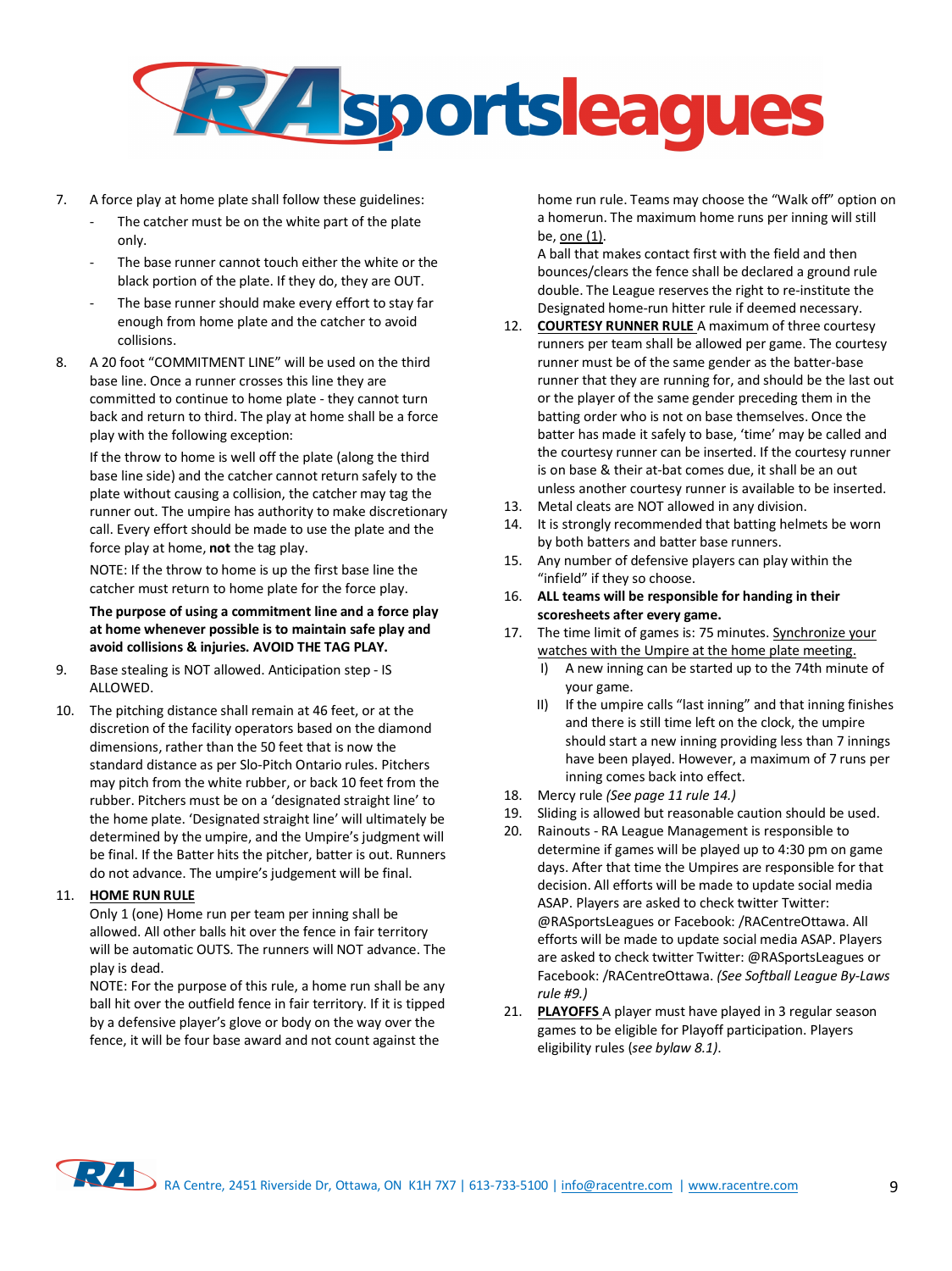

## **Coed 3-Pitch League**

*1 game a week • 12 regular season games* 

**3-Pitch Divisions:** Thursdays: Division A and Division B **Game Times:** 6:00pm; 6:30pm; 7:15pm; 7:45pm, 8:30pm; 9:00pm; 9:45pm (*Subject to change.)*.

- 1. In reference to League By-Laws 8.1: Teams have agreed to waive a minimum number of games a player is required to play for Playoffs eligibility.
- 2 a) Minimum number of players to avoid a "Forfeit" is 8, (no more than 5 males, and no less than 3 females.)
- b) Maximum # of players on the field at any one time is 10.
- c) Defensively, the maximum and minimum # of males and females allowed on the field at one time is as follows: maximum  $\#$  of males = 6 minimum  $\#$  males = 5 maximum  $#$  of females = 6 minimum  $#$  females = 3
- d) If a team commences the game with less than the MAXIMUM allowable players (8 or 9), and a player or players arrive late, the insertion of the player(s) should be as follows:

Offensively the player would be inserted at the bottom of the batting order. The insertion of a defensive player cannot take place in the middle of an opposing players at bat. The game shall not be interrupted for a late player to be inserted into the line up or onto the field.

- e) Be aware that in the event a team shows up to play with eight (8) players defensively the ninth (9th) position is an automatic out and the tenth (10th) spot is not. If you have nine (9) players defensively the tenth (10th) spot is not an out. If both teams have at least eight (8) players apiece the game shall commence as scheduled (see RA By-law 6.1).
- f) Teams may "lend" players to the opposition to validate a game. The opposition is NOT obligated to accept the loaned player(s), however if they do, the game result shall stand. The "borrowing" of players from other teams not involved in your game is NOT allowed.
- g) If for any reason (eg. ejection, injury), a team reduces to 7 players, then that team will automatically forfeit the game.
- h) If a team has 4 females capable of playing, they must all play defense simultaneously. Teams cannot hold a player off the field in order to play with only 9 players.
- 3. At no time can more than two males bat back to back. Teams must follow their designated batting order and cannot deviate from it, for that game.
- 4. Everyone on game roster sheet must bat. They must also play in a defensive position a minimum of once in the

game, (3 outs per side), in order to claim eligibility. See League Bylaw 1.3. Cannot circumvent Rule 2.h.

- 5. The double base will be used. Batters must touch the orange side of the base in "Foul Territory", unless there is no play at first. The defensive player must touch the white side of the base in "Fair Territory" at ALL times.
- 6. A force play at home plate shall follow these guidelines:
	- The catcher must be on the white part of the plate only.
	- The base runner cannot touch the white plate. If they do, they are OUT.
	- The base runner should make every effort to stay far enough from home plate and the catcher to avoid collisions.
- 7. A 20 foot "COMMITMENT LINE" will be used on the third base line. Once a runner crosses this line they are committed to continue to home plate - they cannot turn back and return to third. The play at home shall be a force play with the following exception:
	- If the throw to home is well off the plate (along the third base line side) and the catcher can not return safely to the plate without causing a collision, the catcher may tag the runner out. Every effort should be made to use the plate and the force play at home, not the tag play.

NOTE: If the throw to home is up the first base line the catcher must return to home plate for the force play.

- The purpose of using a commitment line and a force play at home whenever possible is to maintain safe play and avoid collisions & injuries. AVOID THE TAG PLAY.
- 8. Base stealing is NOT allowed. Base runners can use an anticipation step.
- 9. The pitching distance shall remain at 46 feet, or at the discretion of the facility operators based on the diamond dimensions, rather than the 50 feet that is now the standard distance as per Slo-Pitch Ontario rules. Pitchers may pitch from the white rubber, back 10 feet. Pitchers must be on a 'designated straight line' to the home plate. 'Designated straight line' will ultimately be determined by the umpire, and the Umpire's judgment will be final. If the Batter hits the pitcher, batter is out. Runners do not advance. The umpire's judgement will be final.
- 10. The pitcher MUST make an effort to avoid any obstruction or interference with a batted ball or a fielder making a play on the ball. The umpire's judgement will be final.
- 11. In order to cease play on a fairly batted ball the ball must go from an infielder to the pitcher.

#### 12. **HOME RUN RULE**

Only 1 (one) Home run per team per inning shall be allowed. All other balls hit over the fence in fair territory